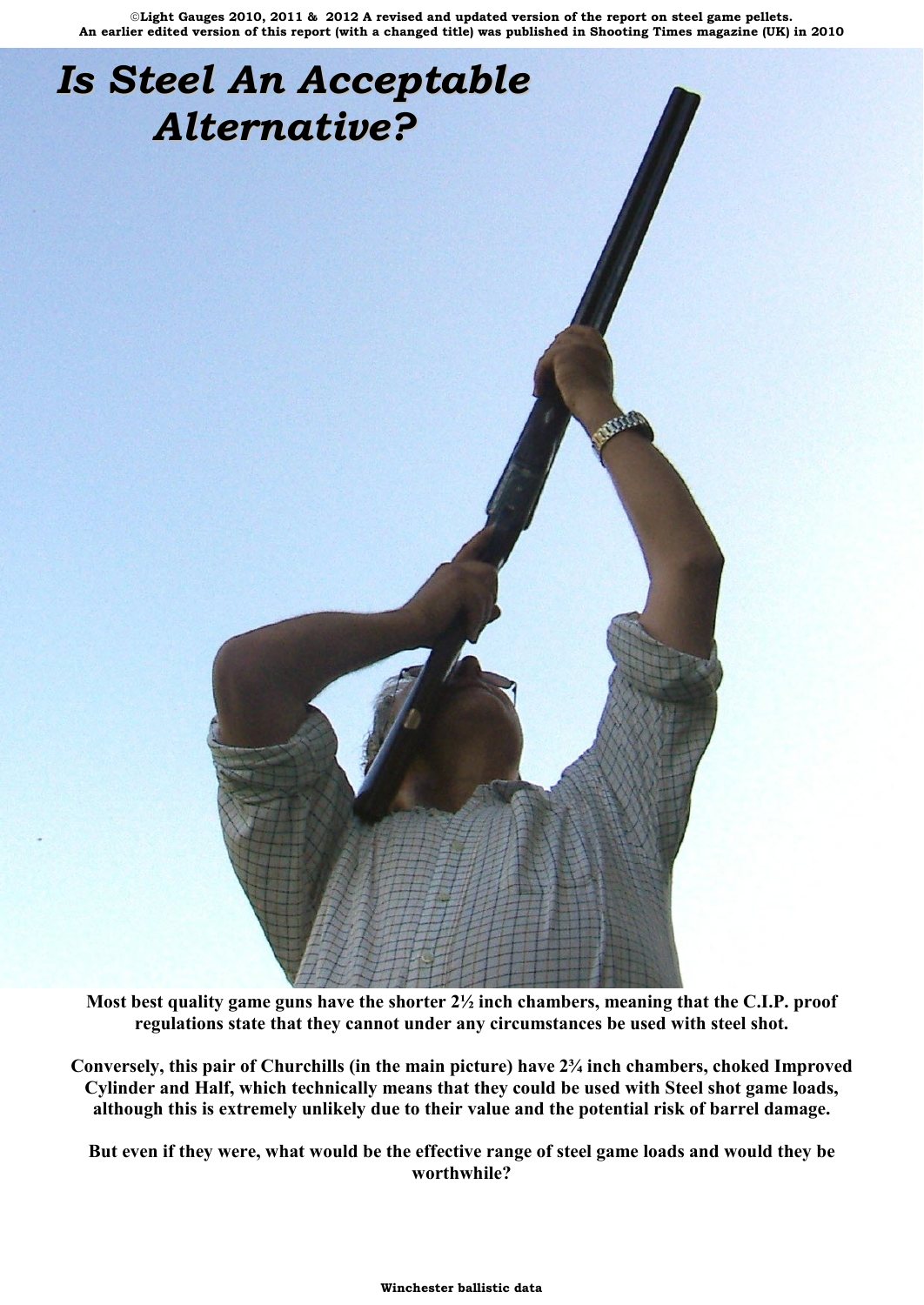**An earlier edited version of this report (with a changed title) was published in Shooting Times magazine (UK) in 2010** Many game shots might regard Steel shot as eminently unsuitable for their best quality guns, considering that its use requires the acqisition of a modern gun specially proved for steel pellets. This is true of the higher performance steel loads for modern steel shot proved guns, but a reduced performance steel loading is allowed for use in older guns proved for lead shot. Although these loadings are unsuitable for use in 2½ inch chambered game guns, and must in no circumstances be used in them, they can be used in other guns with longer 2¾ inch chambers.

"**Light Gauges 2010, 2011 & 2012 A revised and updated version of the report on steel game pellets.**

# **How effective is steel shot?**

With much confusion over the available performance levels of Steel shot pellets, especially those loaded in Steel Game cartridges, perhaps the time has come for an objective unbiased apparasal of its potential in the field.

There are a host of other contentious steel shot issues, regarding the suitability of guns, the degree of choke to use, the potential for barrel and chamber cone damage, pattern density, increased recoil, the potential for ricochets, damage to woodland areas and many other things.

But more specifically, for the purposes of this appraisal, an accurate listing of the effective ranges of steel shot pellets as loaded in the standard 32gram game loads is needed.

They are offered in three pellet sizes, FE6/UK5 (2.8mm), FE5/UK4 (3.05mm) & FE4/UK3 (3.25mm), but the two smaller sizes are of extremely limited utility.

## **Performance History**

From the outset of its use in the USA for waterfowl hunting, it was thought that the use of steel shot pellets two pellet sizes larger would be sufficient to compare with the performance of lead shot.

This theory was based on the readily available (in the US) standard pellet striking energy tables. So that after due consulation, the concensus was that as long as the pellets performance could match this criteria, all would be well here they fell into error. Winchester did a lot of work in reappraising the ballistic potential of shotgun pellets and some corrections were made to the established lead shot data tables after extensive testing. This data has been refered to as the new ballistics and all of the charts and data within this report are based on the up to date revised ballistics information.

#### **Winchester ballistic data**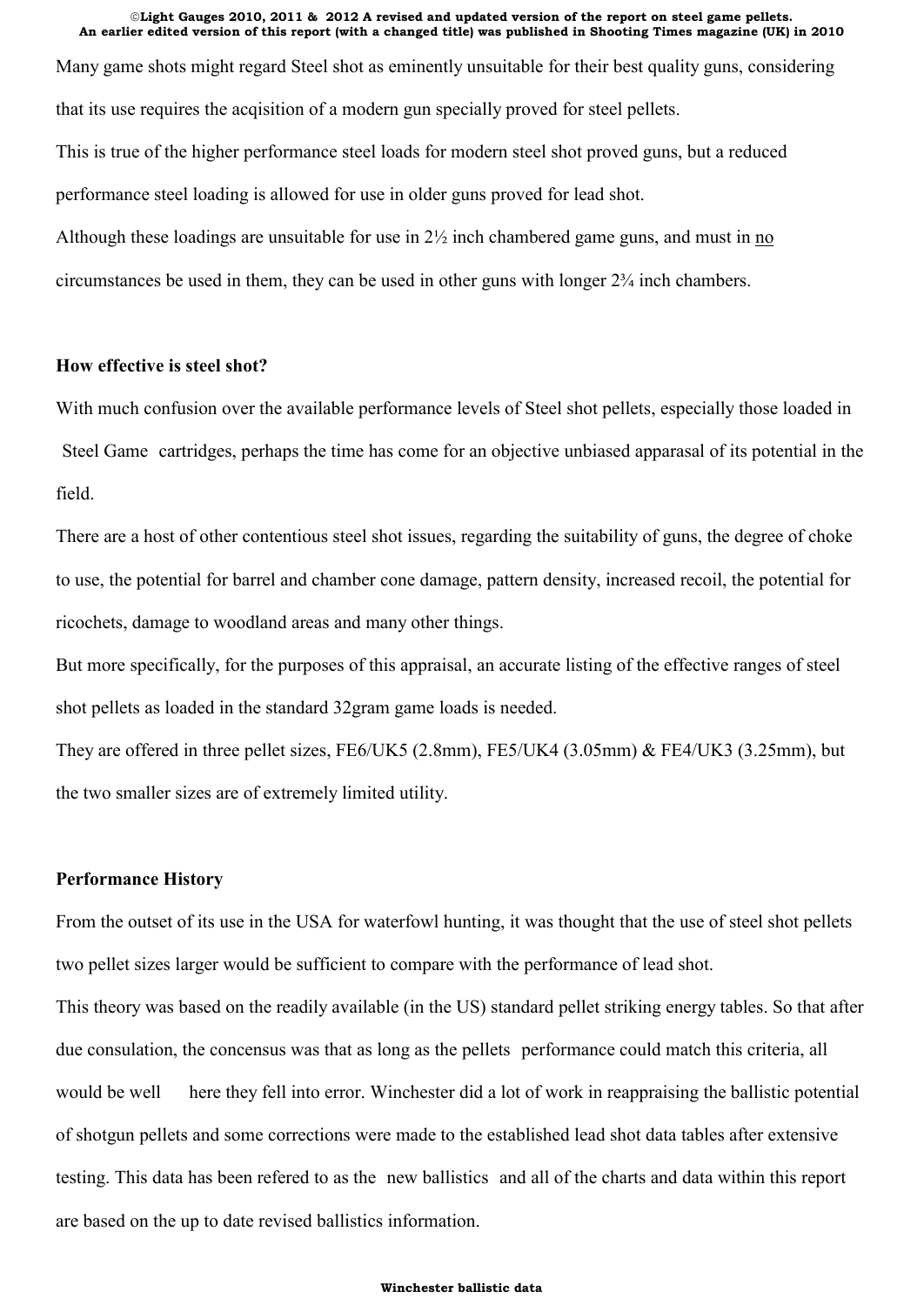At first glance, the premise of comparable pellet striking energy appears perfectly reasonable, but unfortunately it does not hold up under closer inspection, for many good reasons.

# **Pellet Density**

Firstly, steel pellets of any given size are far more numerous than their lead counterparts, an inescapable fact brought about by the much lower density of steel when compared with lead.

For example, with US number 6 pellets (the very close equivalent of 2.8mm UK number 5 shot at 2.79mm diameter) there are 223 lead pellets to the ounce (28.35 grams), but with steel this has grown to 315 a



**STEEL SHOT LEAD SHOT** 1 Case, 2 Shot, 3 Plastic Wad, 4 Powder, 5 Primer, 6 Shock absorbing and Gas sealing base wad (this is considerably lower in this particular steel load), 7 Metal case head, 8 Cushioning section of The lead Shot plastic wad (not present in the steel load).

41.3% increase.

Higher density levels are very important, enabling shot pellets to resist the ravages of air resistance that are constantly trying to slow them down when in flight. Clearly with the handicap of such a large density reduction, the same sized steel pellets cannot possibly perform in a like manner.

# **Weight & Diameter Issues**

Even when there are similar numbers of pellets in the load, with the individual pellet weights of both types being broadly similar, the steel pellets are still have a considerable disadvantage. They must of necessity be of a larger diameter than the lead pellets for a given individual weight this brings its own problems.

As soon as the larger steel pellet leaves the

muzzle it encounters the drag of air resistance, which, because of its considerably larger diameter than the lead pellet of equivalent weight, is more severe. This slows the steel pellet down much more rapidly, shortening its potential range.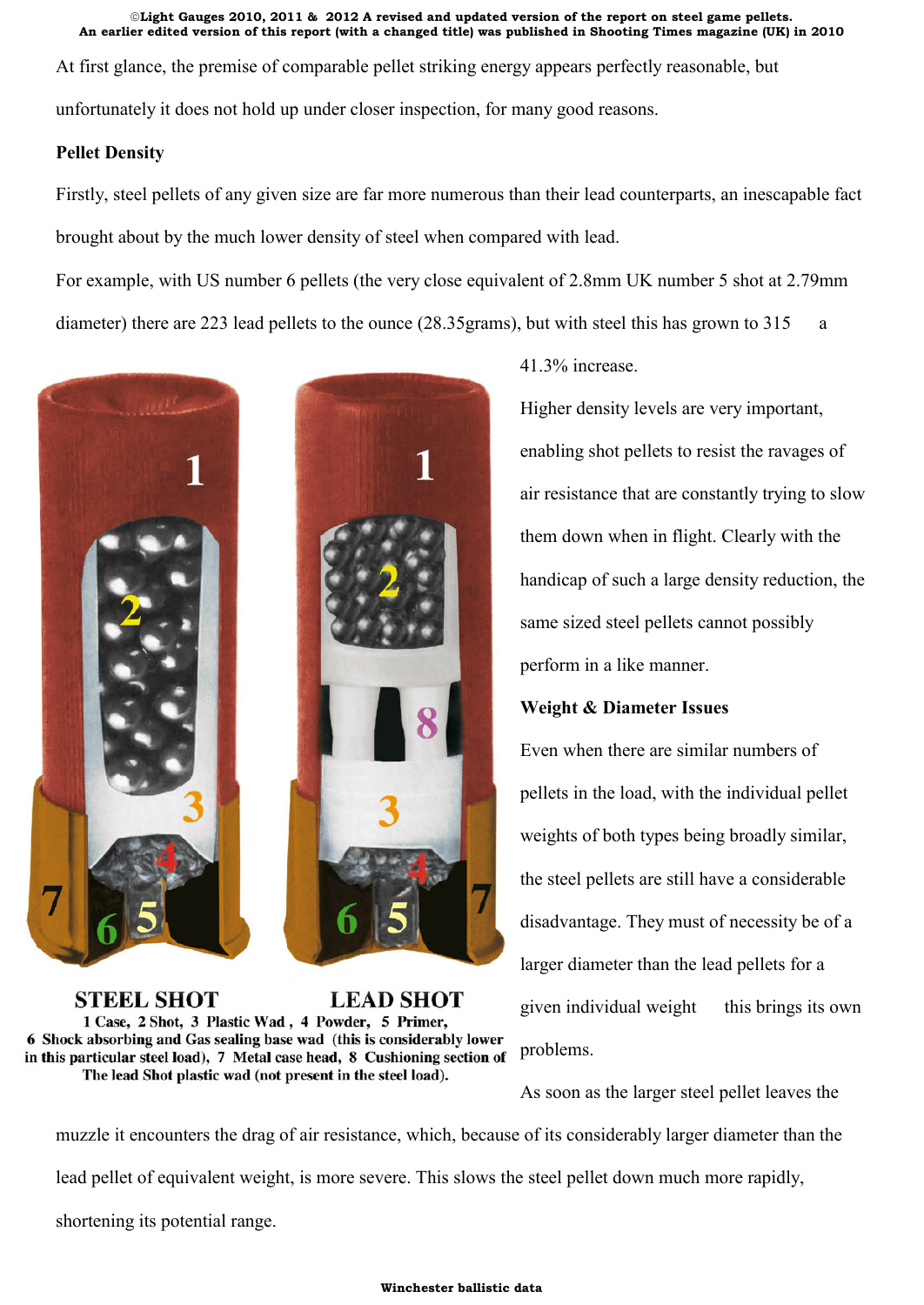Therefore the striking energy potential of steel and lead pellets of the same individual weight will not be evenly matched.

# **Pellet count**

With the two sizes larger concept there will be of necessity, fewer steel pellets in the same load weight than with lead. This means that the individual steel pellets will be heavier than their lead counterparts, which might at first seem encouraging.

Unfortunately the equivalent performing steel pellets are considerably larger. This means that a higher level of energy will be needed than with the equivalent smaller lead pellet. This is so that they can penetrate the vital organs effectively beyond 25 yards range they have to force a larger cavity through the target.

# **Velocity limitations**

It has been suggested that launching the steel pellets at a very high velocity could overcome their inherent shortcomings, but along this path lie immovable obstacles.

The maximum legal velocity allowed by the C.I.P. proof authority for steel game loads in lead shot proofed guns is close to 1400fps at the muzzle. Most manufacturers load below this level, to avoid exceeding the legal velocity limit under some climatic conditions.

The velocities used in the charts are taken from the fastest commercially loaded Steel Game cartridges available in the UK, the others were a little slower, but the fastest ones were used to give steel the best



**Steel Fe5/UK4 (3.05mm) pellets are not much more effective in the field for game shooting than Lead UK 7.5 (2.3mm) pellets. When used unwittingly, they can be the cause terrible wounding to ground game and larger birds within normal sporting ranges.**

chance when compared with lead shot.

For game or duck shooting with steel, FE size #4 at 3.25mm (UK number3 equivalent) which is the largest steel pellet size allowed in lead shot proofed guns, will be needed to come close to matching the performance of UK lead number 6.5, and even then, within maximum range

limitations. Steel shot smaller than FE 4 (UK number 3) cannot be recommended, as the penetration needed to kill cleanly at reasonable ranges just isn t there.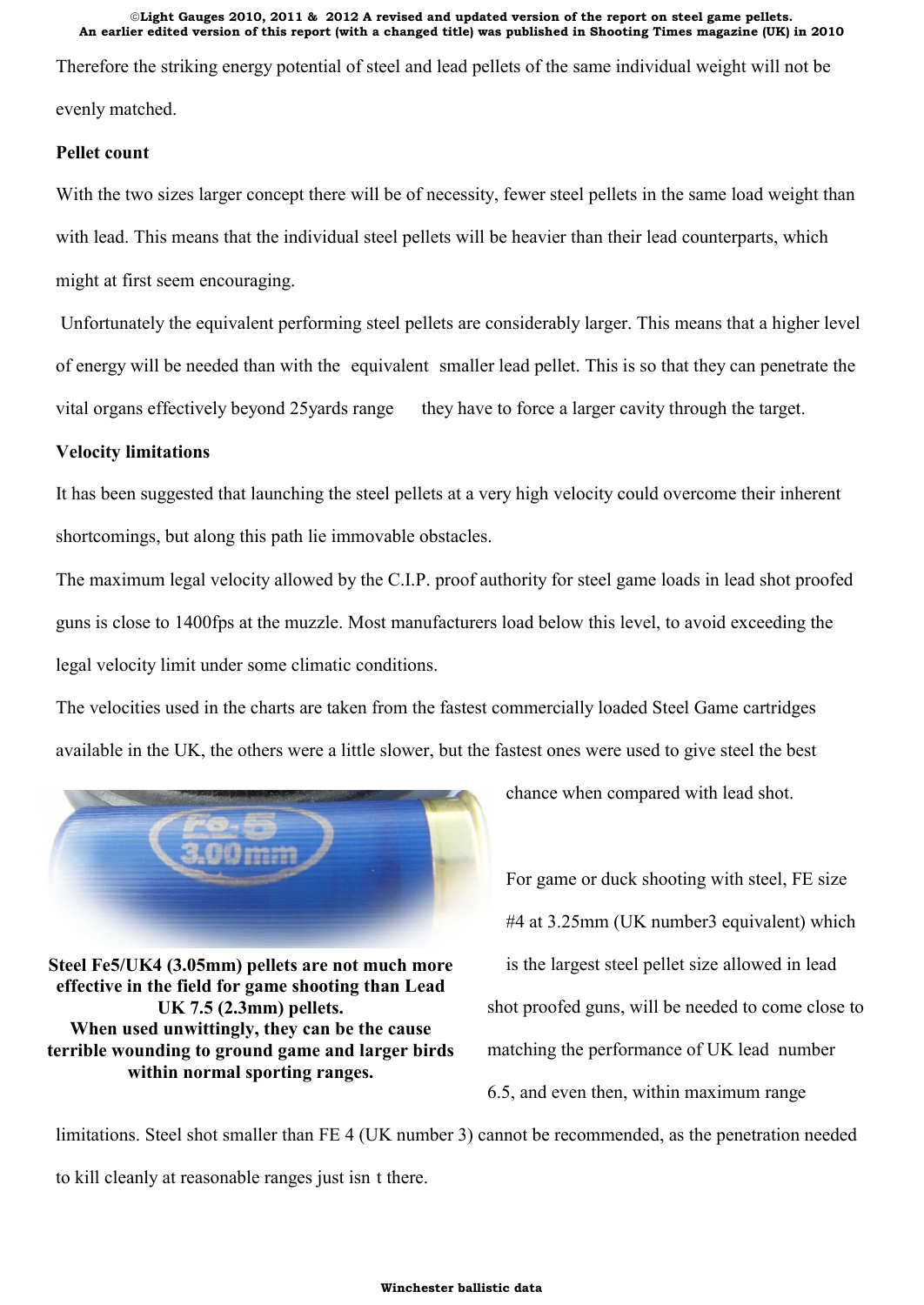Extensive moderate range field tests have dramatically shown up these limitations, demonstrating the unsuitability for rabbits, or similarly tough quarry, of a game load of 32grams of steel FE 5 shot of 3.05 mm diameter (UK 4 equivalent).

A dreadful case in point was one unfortunate rabbit at just over 30 yards range, having been shot no less than three times with a 12bore FE5/UK4 32gram game steel load through a half choke; each shot had been a visibly direct hit within the pattern. The poor creature was finally put out of its misery and immediately dispatched, with a fourth shot, using a lead shot UK number 5 cartridge.

This was a disgusting experience and one that shall never again be repeated by the tester.

# **The propensity of these steel FE5/UK4 (3.05mm) pellets for inflicting appalling levels of wounding to both ground game and larger birds is totally unacceptable, on both a sporting and moral basis.**

This is because the FE5/UK4 Steel (3.05mm) pellets only just exceed the penetration of UK number 7½ (2.3mm) lead pellets. UK 7 ½ s are extremely popular for clay targets, but apart from Snipe, are not considered suitable for game birds.

# **The two sizes larger myth**

From graph number 1, it can be seen that merely going two sizes larger with steel game pellets is insufficient. We may have parity of pellet energy, but the penetration is wanting. The frontal area of the FE6/UK5 (2.8mm) pellet is 35% larger than the lead UK number 7 (2.4mm), so it will need a lot more more energy than the lead pellet to penetrate the same distance through the quarry.

Clearly as the actual energy levels are lower, it cannot hope to perform at these ranges; with the FE6/UK5 (2.8mm) pellet running out of steam at 28yards with a penetration of 1.09inches. This is the same penetration at 28yards that the lead UK number 7 (2.4mm) pellet has at 40yards.

# **Because of its third greater frontal area, the Steel FE6/UK5 (2.8mm) needs about a third more pellet energy to match the penetration of the lead UK 7 (2.4mm).**

Going larger, the penetration of the FE5/UK4 (3.05mm) steel pellet is still totally outclased by the UK number 7 (2.4mm) lead pellet at all ranges.

#### **Winchester ballistic data**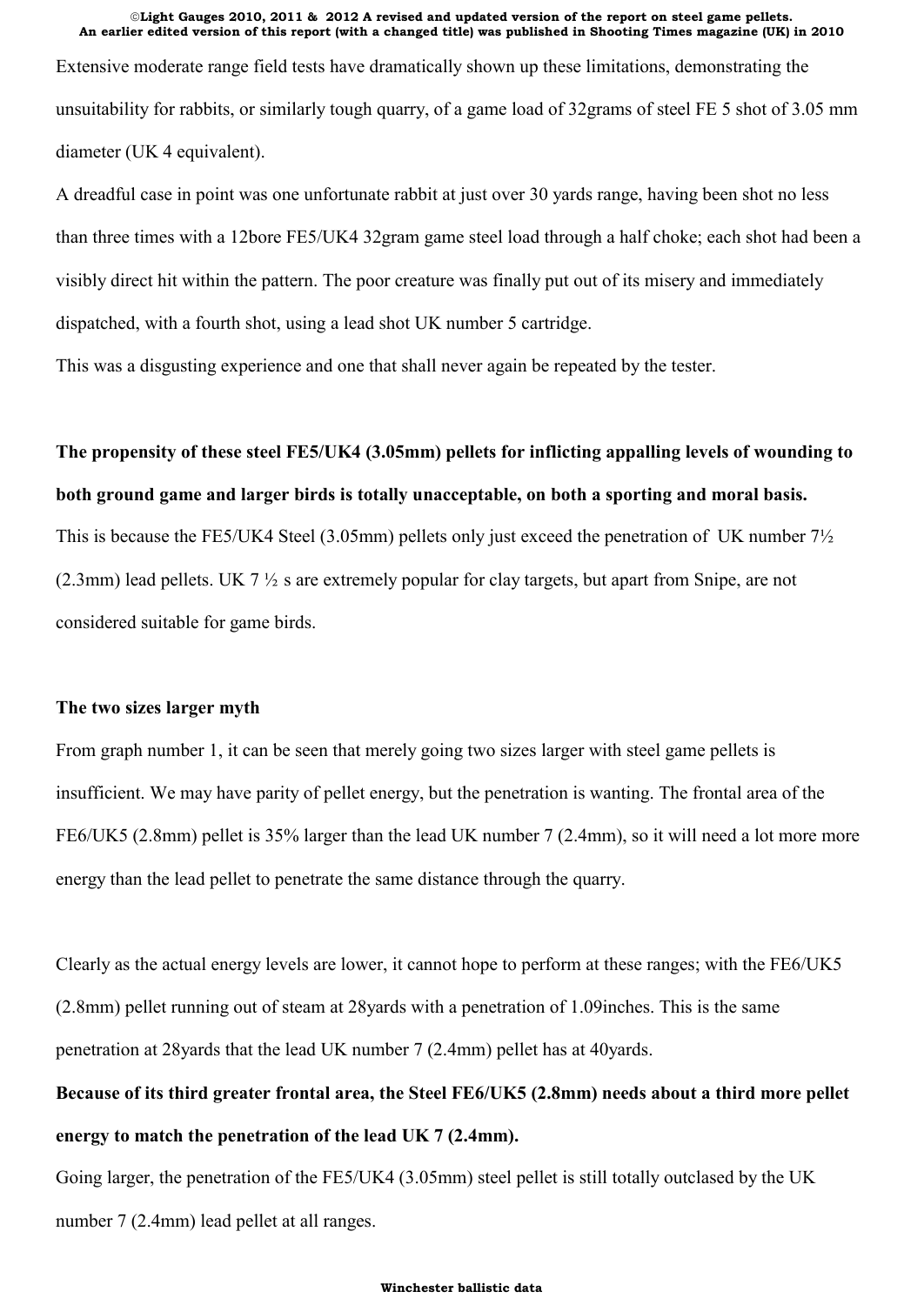With the still larger increase in frontal area (60% plus) over the lead UK number 7 (2.4mm) pellet, the steel FE5/UK4 (3.05mm) pellet needs an even higher energy level, to match the lead number 7s (2.4mm) penetration at 40yards, but it is unable to do so.

**Even with the use of the absolute maximum allowed velocity (about 1400feet per second ), this is unachieveable. Unless cartridges are specially loaded by the private individual user (not restricted by proof house velocity regulations) to achieve a still higher velocity with FE5/UK4(3.05mm) Steel shot, which would have to be a minimum of 1470feet per second at the muzzle (with 1.54ft/lbs of energy and 1.09inches of penetration at 40yards), going three sizes larger still doesn t quite cut the mustard. The significant 36% increase in the recoil of this much faster load would be most unwelcome.**

Clearly if we are going to have sufficient penetration of the vital organs to match the performance of lead shot, something rather better than 3.75 sizes larger will be needed.

Going four sizes larger, the lead number 7 (2.4mm) pellet is finally surpassed at 40yards by the FE4/UK3 (3.25mm) steel pellet, but the unfortunate potential downside here, is the unnecessarily excessive damage caused to birds shot at 25yards or less by these larger steel pellets.

**They will be simply blown to pieces at the closer ranges due to the rather limited window of operation of such large sizes of shot with their relatively high close range energy levels the cannon ball effect.**

The problem is that although the penetration is a little greater than the lead number 7 shot (but not UK Lead 6.5), it is making a much larger hole in the bird; consequently the use of FE4 (UK3) steel shot below 25 yards is not recommended for game birds.

The maximum range for crossing birds should be restricted to 38.5yards, which is but a 13.5yard window from which to operate.

Going away birds require higher levels of penetration, (because their outgoing speed detracts from the pellets striking velocity) so the range should be more restricted. In the case of a 45mph (66 feet per second) pheasant this would be to 31.5yards.

### **Winchester ballistic data**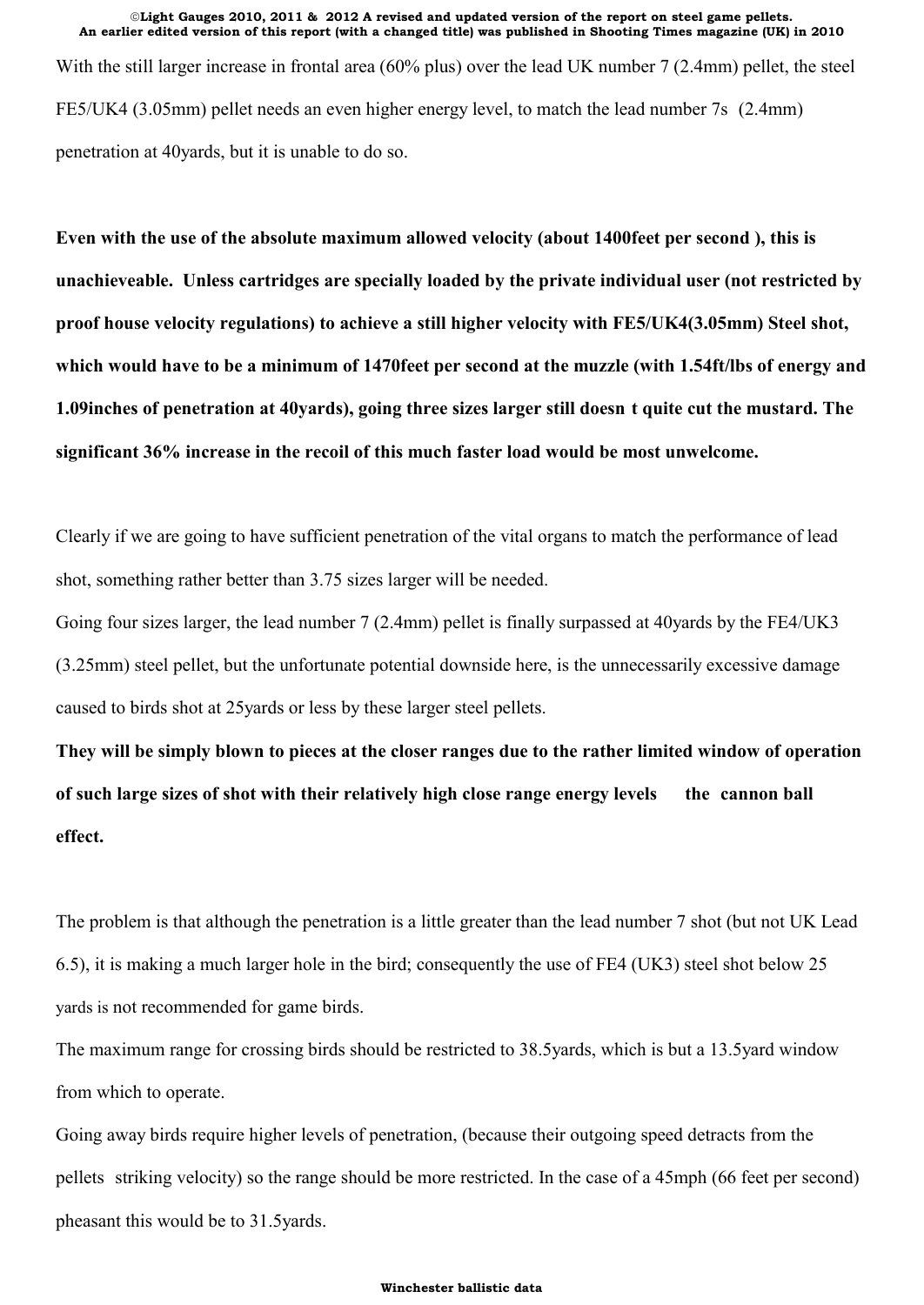**An earlier edited version of this report (with a changed title) was published in Shooting Times magazine (UK) in 2010** Although 2.5 sizes larger than the lead 7.5 (2.3mm), the Steel FE6/UK5 (2.8mm) pellet lags way behind with its powers of penetration, a situation that becomes progressively worse as the range increases. It is in fact slightly inferior in its penetrative powers to lead 8 (2.2mm)shot, so it cannot be considered for anything other than Snipe and even then, at carefully considered ranges.

"**Light Gauges 2010, 2011 & 2012 A revised and updated version of the report on steel game pellets.**

**The 4 sizes larger Steel FE5/UK4 (3.05mm) pellet is needed before a slight increase in the penetrative capabilites of the lead 7.5 (2.3mm) pellet is realised.**



**32gram Steel Game Loads Left: 3.05mm Steel FE5 pellets (UK4), simply do not have the downrange penetrative ranging power for game birds, only just exceeding UK 7.5 lead shot. They can inflict appalling levels of wounding to rabbits and larger birds that can then go off to die a painful, slow and lingering death; which is totally unnacceptable.**

**Right: The larger 3.25mm FE4 pellets, although marginally better than Lead 7(2.4mm) shot, cannot match the downrange penetrative power of 6.5 (2.5mm) lead shot.**

The striking energy level of the lead UK 7 pellet lies between the steel FE6/UK5 (2.8mm) & FE5/UK4 (3.05mm) pellets, but the penetrative power of the lead 7 (2.4mm) is far superior at all ranges out to 40yards than either of them.

The largest Steel pellets that are available for standard 12bore game guns with 2¾ inch chambers are the FE4/UK 3 s at 3.25mm diameter.

These are the only ones that should be used for shooting game birds or other suitable live quarry (not rabbits), but

even so, their penetrative ranging power is limited, being slightly superior to UK Lead 7 s, but inferior to

UK Lead 6.5 s.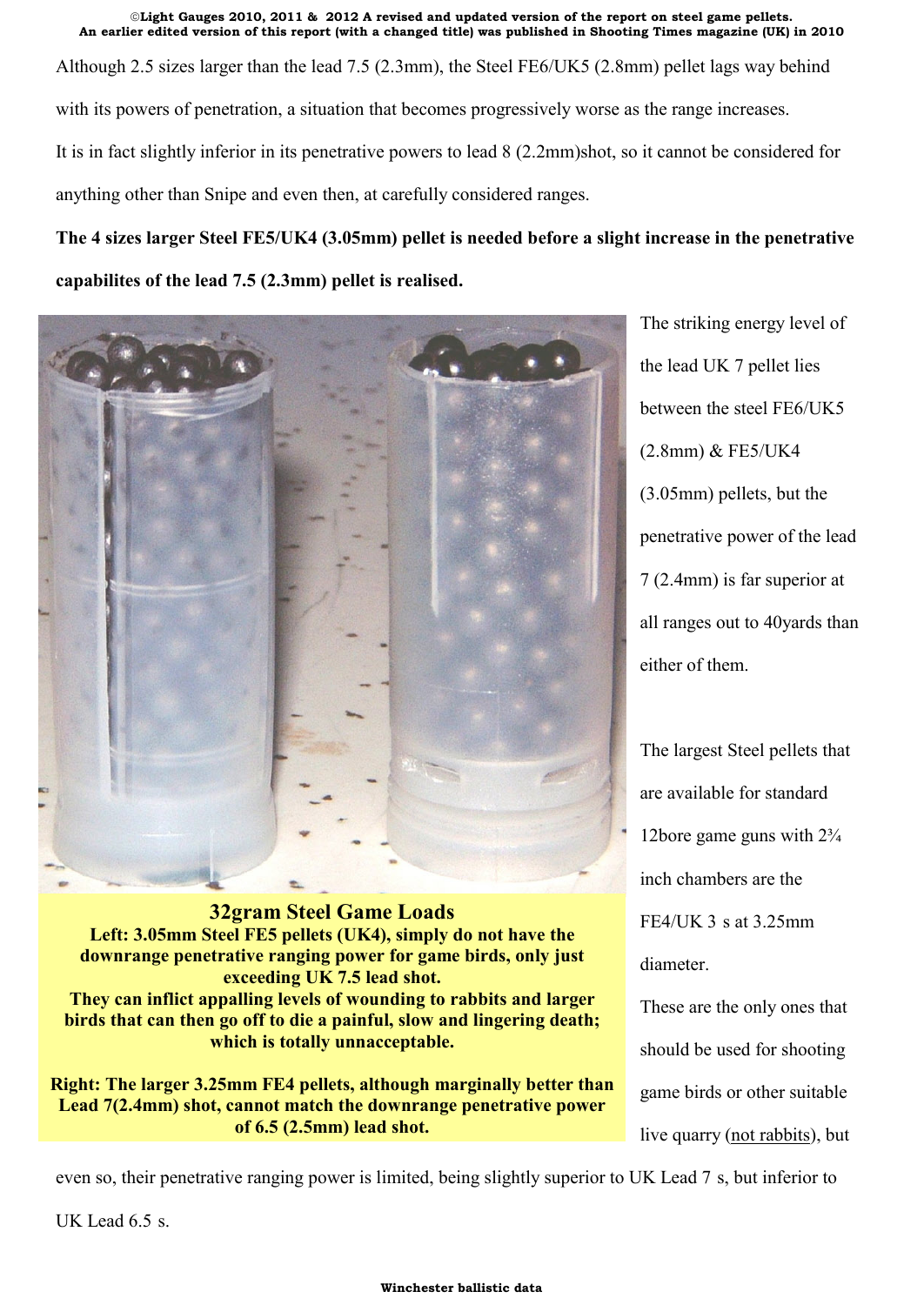

**Range in yards with pellet striking energy in ft/lbs** 

# **Exploding The Myth Of The Two Pellet Sizes Larger Striking Energy Theory**

Graph 1: the horizontal red line shows the traditionally suggested minimum pellet energy level suitable for larger game birds (pheasants) of 1.35ft/lbs. The pellet energy levels look encouraging for the FE5 steel pellets out to 40yards, being virtually identical to UK Lead 6.5 shot; potentially idicating its usefulness for both Partridges and Grouse. The Steel FE4 (UK3) looks as if it might be a replacement for Lead UK 5 s, to tackle Pheasants.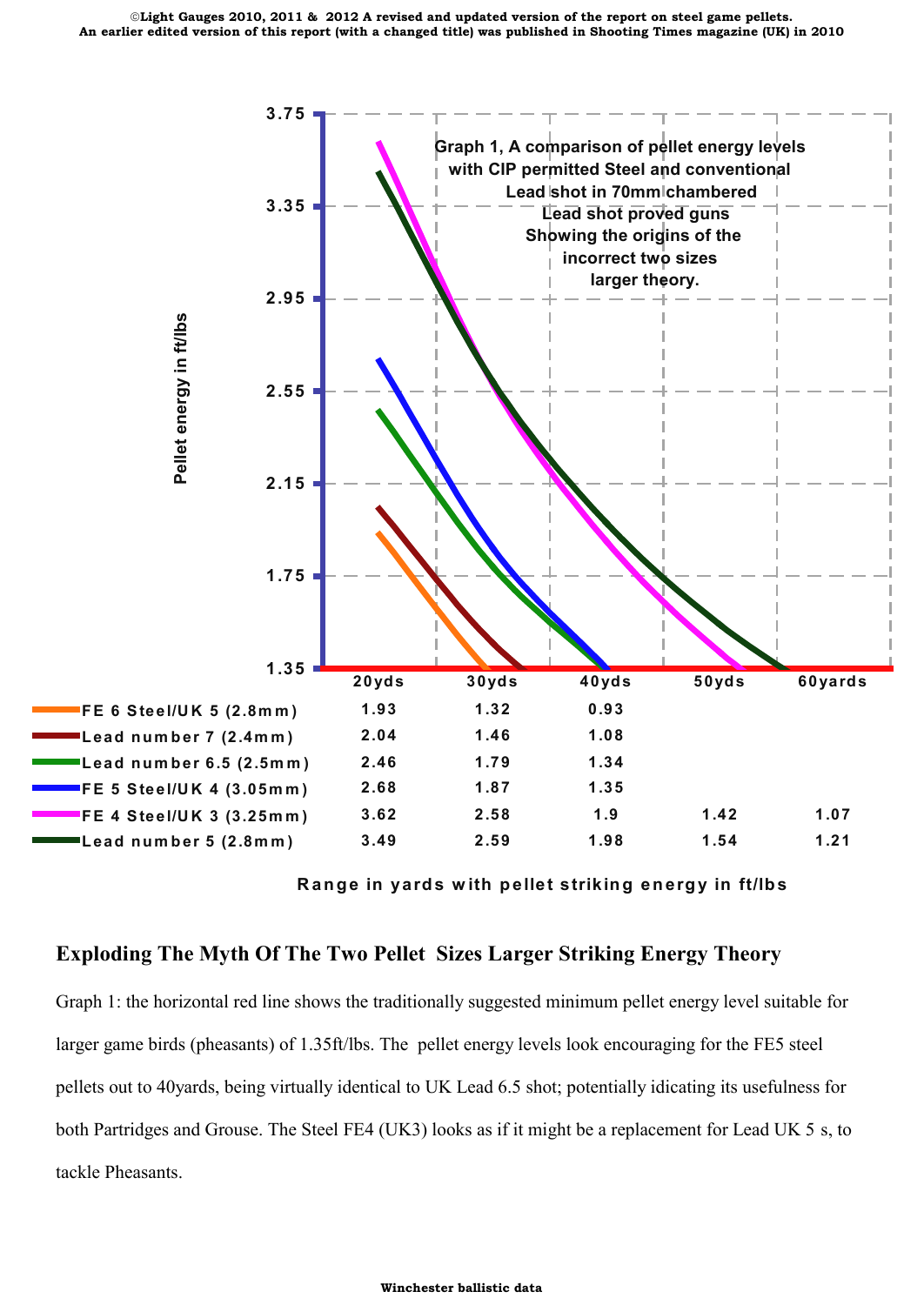Unfortunately these impressions are false, as it is the adequate penetration through to the vital organs that is

the key to real world success in the field with shot pellets, as can be seen in graph 2.

**With equivalent or close equivalent striking energy levels, the steel pellets are much larger in diameter**

**than the lead ones, this increase in size, limits their ability to reach the vital organs of the quarry.**



**Range in yards with pellet penetration in inches**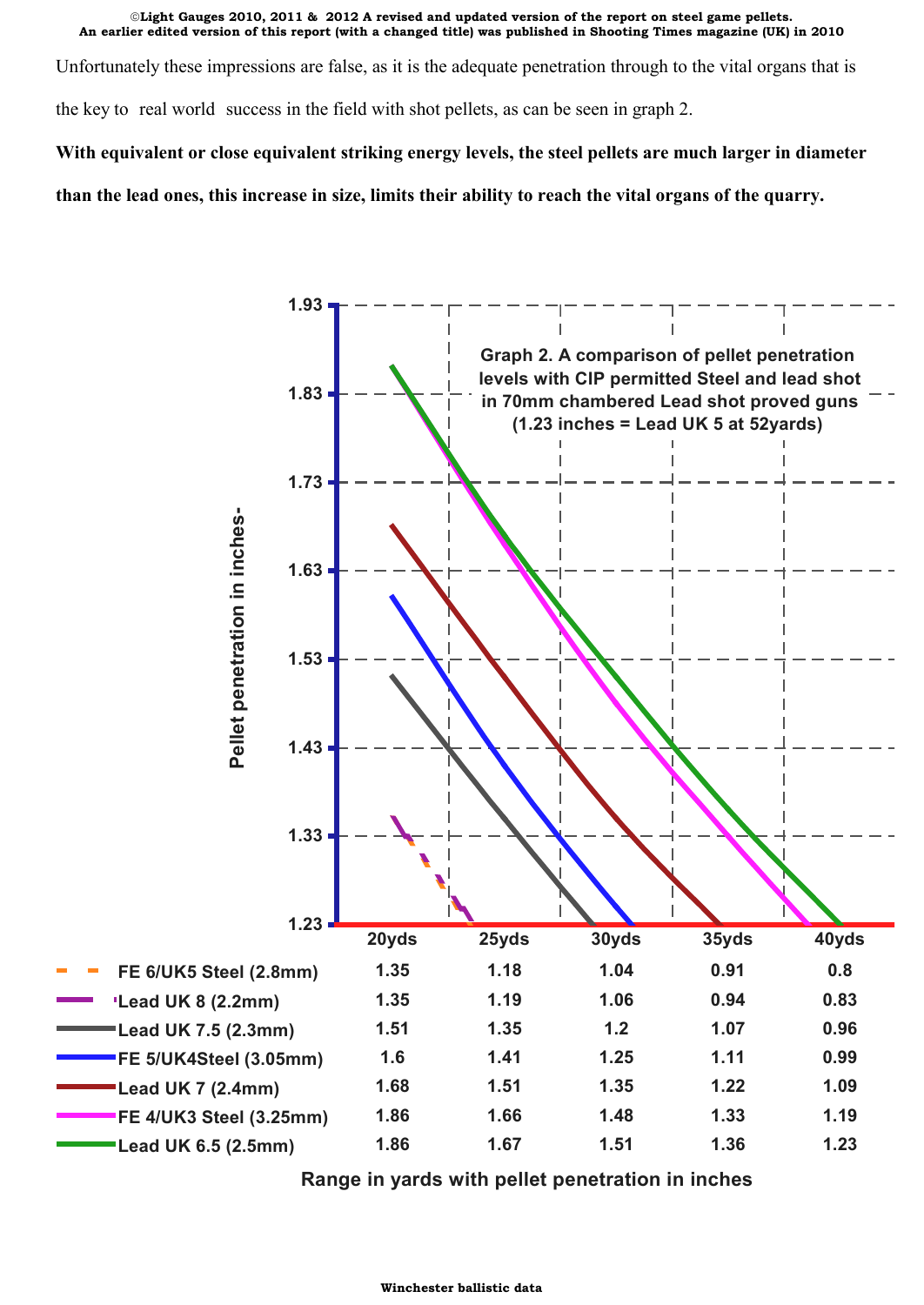# **The Real World Of Pellet Penetration**

Graph 2: the red horizontal line crosses the graph at a reasonable minimum level of penetration, (1.23inches equals typical Lead UK5 shot at 52yards and typical Lead UK6.5 shot at 40yards) for a clean kill of crossing larger game birds and ducks; thus indicating the maximum effective range.

The progressive penetration limitations at 40yards of even the largest FE4 (3.25mm) size of steel shot

(1.23inches at 38.5yards) can be clearly seen when compared to lead number 6.5 (2.5mm) shot.

Going away birds travelling at 45mph will reduce this range by around 7 yards.

## **Conclusion**

**The currently permitted steel game pellets clearly cannot replace lead on a like for like basis. Their range is limited to an absolute 38yards maximum for crossing or driven game birds with the largest FE4/UK3 (3.25mm) size available in the so-called steel game loadings.** *(Follow the pink line down to its indicated maximum penetration range of FE4/UK3 steel pellets penetration in Graph 2)*

**Shots taken at going away game birds with this largest steel shot size are limited still further to about 31yards being caused by the speed of the bird s flight away from the shooter detracting from the pellet s penetrative power.** *(The speed of an outgoing 45mph bird is 66 feet per second, this has to be deducted from the retained speed of the steel pellet to obtain a true figure for adequate penetration).*

**Steel shot has a very limited acceptable window of performance in the field.**

**Shots taken at closer ranges than this, will simply render game birds fit for nothing but the ferrets. This is the so-called cannon ball effect of very large pellets blasting the edible flesh and raking the birds with shot.**

**Shots taken beyond the range window , will simply produce large numbers of pricked and wounded birds that will be lost to the bag and fly on to suffer a slow and painful death.**